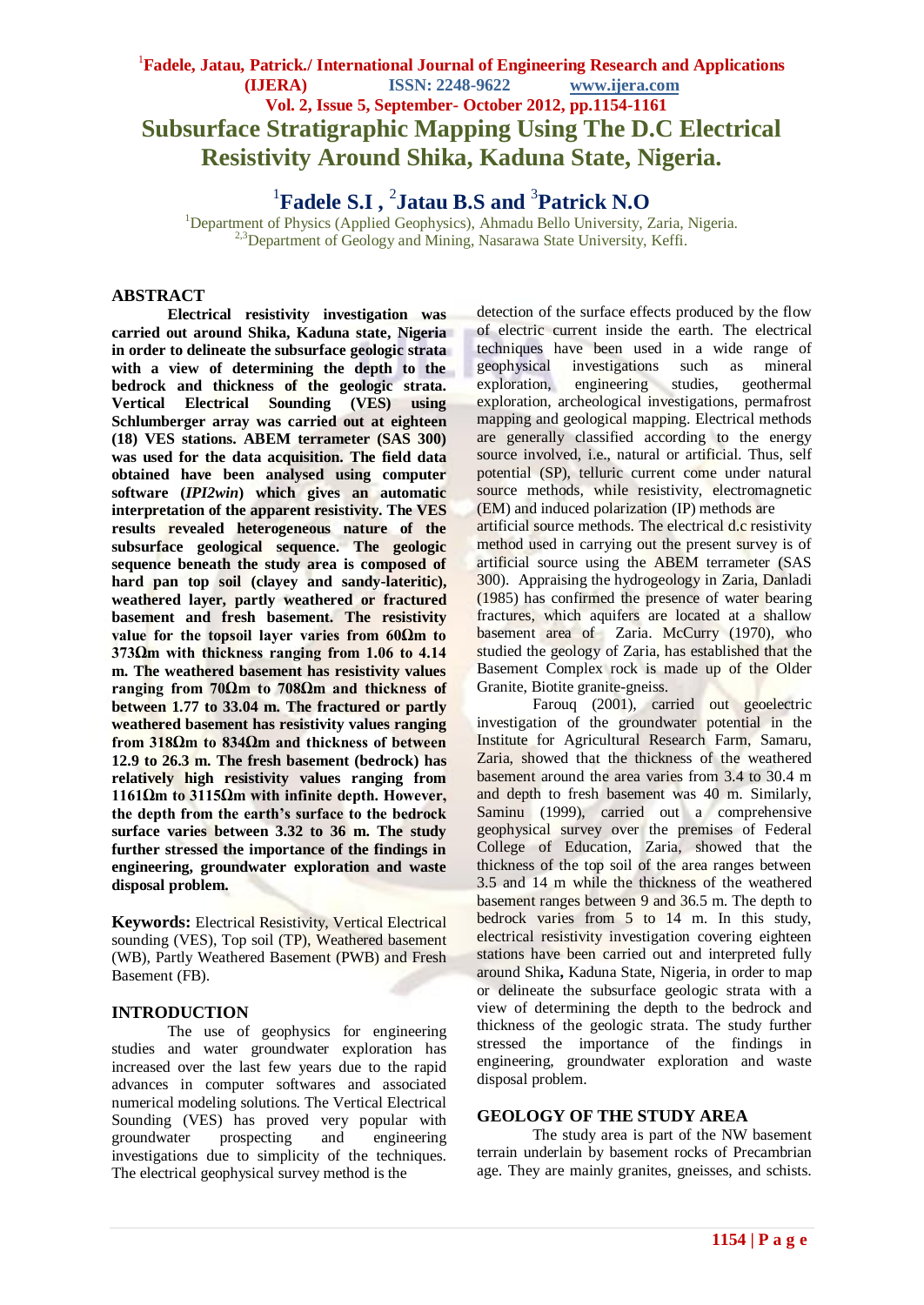Oyawoye (1964) showed that there is structural relationship between this Basement Complex and the rest of the West African basement. This is partly due to the fact that the whole region was involved in a single set of orogenic episode, the Pan African orogeny, which left an imprint of structural similarity upon the rock units. The gneisses are found as small belts within the granite intrusions, and are also found east and west of the batholiths (McCurry, 1970). The biotite gneiss extends westwards to form a gradational boundary with the schist belt. The gneiss continues eastwards to some extent and is occasionally broken up by the Older Granite (Wright and McCurry, 1970).

#### **SITE DESCRIPTION**

The study area is bounded approximately by longitudes  $7^031'50''E$  and  $7^034'40''E$ , latitudes  $11^{0}10'07''$ N and  $11^{0}12'10''$ N as shown in location map (Fig 1) with an average elevation of 685m above sea level.. The area falls within the semi-arid zone of Nigeria (Harold, 1970). It lies in the guinea savannah; the woodland vegetation is characterized by bushes generally less than 3m high.



## **Fig 1: Location map showing the study area (From Northern Nigerian Survey Map)**

### **METHODOLOGY**

Vertical Electrical Soundings (VES) using Schlumberger array were carried out at eighteen (18) stations. A regular direction of N-S azimuth was maintained in the orientation of the profiles. Overburden in the basement area is not as thick as to warrant large current electrode spacing for deeper penetration, therefore the largest Current electrode spacing AB used was 200m, that is, 1/2AB=100m. The principal instrument used for this survey is the ABEM (Signal Averaging System, **(**SAS 300) Terrameter. The resistance readings at every VES point were automatically displayed on the digital readout screen and then written down on paper.

#### **RESULTS AND DISCUSSION**

The geometric factor, K, was first calculated for all the electrode spacings using the formula;  $K = \pi$  $(L^2/2b - b/2)$ , for Schlumberger array with MN=2b and 1/2AB=L. The values obtained, were then multiplied with the resistance values to obtain the apparent resistivity,  $\rho_a$ , values. Then the apparent resistivity,  $\rho_a$ , values were plotted against the electrode spacings (1/2AB) on a log-log scale to obtain the VES sounding curves using an appropriate computer software *IPI2win* in the present study. Some sounding curves and their models are shown in Fig 2. Similarly, geoelectric sections are shown in Figs. 3 and 4. Three resistivity sounding curve types were obtained from the studied area and these are the H (ρ<sub>1</sub>>ρ<sub>2</sub>< ρ<sub>3</sub>), A (ρ<sub>1</sub>< ρ<sub>2</sub><ρ<sub>3</sub>) and KH (ρ<sub>1</sub>>ρ<sub>2</sub>< ρ<sub>3</sub>>ρ<sub>4</sub>) type curves. The results of the interpreted VES curves are shown in Table 1. The modeling of the VES measurements carried out at eighteen (18) stations has been used to derive the geoelectric sections for the various profiles. These have revealed that there are mostly four and three geologic layers beneath each VES station. The geologic sequence beneath the study area is composed of top soil, weathered basement, partly weathered/fractured basement, and fresh basement. The topsoil is composed of clayey and sandy-lateritic hard pan with resistivity values ranging from 60Ωm to 373Ωm and thickness varying from 1.06 to 4.4 m, the strata is thinnest at VES 12 and thickest at VES 17. It is however, observed from the geoelectric sections that VES 1, 2 and 7 are characterized with low resistivity values varying between  $60Ωm$  to  $85Ωm$  suggesting the clayey nature of the strata in these areas are possibly high moisture content. The second layer is the weathered basement with resistivity and thickness values varying between 70Ωm and 708Ωm and 1.77 to 33.04 m respectively. This stratum is thickest at VES 15, suggesting this point for siting borehole but thinnest at VES 7. Other points with probable high water potentials viable for siting borehole include: VES 2, 3, 5, 9, 10, 11, 13, 14, 15 and 17 respectively with appreciable thickness (12.7 - 33.04 m) of weathered or fractured rock also known as aquifferous zone. The third strata are the partly weathered or fractured basement with resistivity and thickness values varying between 318Ωm to 834Ωm and 12.9 to 26.3 m respectively. The strata are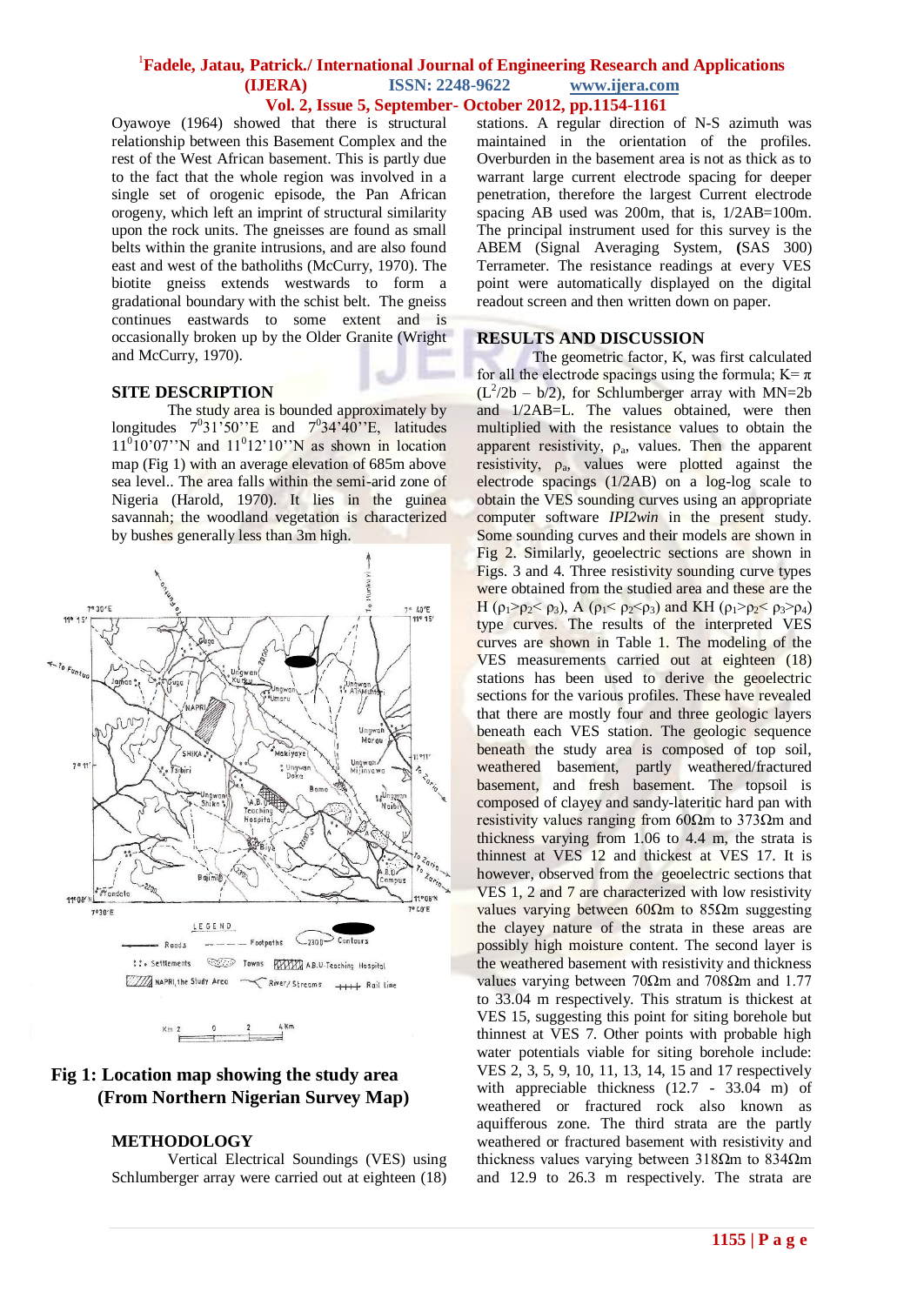extensive and thickest at VES 3 and thinnest at VES 11. The fourth layer is presumably fresh basement whose resistivity values vary from 1161Ωm to 3115Ωm with an infinite depth. However, the depth from the earth's surface to the bedrock surface varies between 3.32 to 36 m, deepest at VES 15 and shallowest at VES 7.

#### **CONCLUSION.**

Subsurface Stratigraphic mapping using the d.c electrical resistivity method was carried out around Shika, Kaduna State, Nigeria, three to four geologic strata are delineated at the subsurface composed of top soil, weathered basement, partly weathered or fractured basement and fresh basement. Based on the qualitative interpretation of the VES data, it is deduced that VES Stations 2, 3, 5, 9, 10, 11, 13, 14, 15 and 17 are viable postions for siting boreholes with appreciable thickness of weathered and fractured basement (aquiferrous zone) ranging from 12.7 to 33.04 m. These geologic strata are characterized by structural features like fractures,

fissures or pore spaces that enhance groundwater permeability and storage hence suggesting these points for siting borehole. To ensure safety consumption of groundwater in the area, potential sources of contamination site should be sited far away from viable aquifer units because the area is vulnerable to pollution if there is leakage of buried tank, sewage channels or infiltration of leachate from decomposing waste disposal in the area as a result of their shallow depth to the aquifferous zone ranging from 1.06 to 4.14 m. It is also deduced that the area can support low to massive engineering structures as a result of the thin clayey nature in the study area underlain by basement rocks at shallow depth. This underlying rock serve as pillar supports to the building, hence, the structural foundation requires little or no pilling. Based on the resistivity values of the different geoelectric layers, it has been concluded that the various geologic units, up to a depth of about 25 - 30m are fairly competent and can support large civil engineering structures.

| <b>VES</b><br><b>Stations</b> | <b>Thickness</b><br>(m)                  | Layer resistivity<br>$(\Omega m)$ | <b>Remarks</b>                                    | <b>Curve types</b> | <b>Numb of layers</b> |
|-------------------------------|------------------------------------------|-----------------------------------|---------------------------------------------------|--------------------|-----------------------|
| $\mathbf{1}$                  | 1.77<br>3.33                             | 85<br>319<br>2115                 | TP<br><b>WB</b><br>${\rm FB}$                     | $\boldsymbol{A}$   | $\mathfrak{Z}$        |
| $\overline{2}$                | 2.01<br>20.1<br>12.9                     | 80<br>418<br>318<br>1396          | <b>TP</b><br><b>WB</b><br><b>PWB</b><br><b>FB</b> | KH                 | 4                     |
| $\overline{3}$                | 1.35<br>5.05<br>26.3                     | 245<br>290<br>510<br>1215         | <b>TP</b><br><b>WB</b><br><b>PWB</b><br>FB        | KH                 | $\overline{4}$        |
| $\overline{4}$                | 1.24<br>2.04                             | 145<br>100<br>1930                | TP<br><b>WB</b><br>${\rm FB}$                     | $\, {\rm H}$       | $\overline{3}$        |
| $\mathfrak{S}$                | 2.22<br>4.95<br>18.04                    | 214<br>493<br>408<br>2020         | TB<br><b>WB</b><br><b>PWB</b><br>${\rm FB}$       | KH                 | $\overline{4}$        |
| 6                             | 2.57<br>7.6<br>$\overline{\phantom{a}}$  | 135<br>523<br>1520                | <b>TP</b><br><b>PWB</b><br>FB                     | $\overline{A}$     | 3                     |
| $\overline{7}$                | 1.55<br>1.77<br>$\bar{\phantom{a}}$      | 60<br>234<br>1230                 | TP<br><b>WB</b><br>${\rm FB}$                     | $\mathbf{A}$       | 3                     |
| $\,8\,$                       | 1.51<br>1.97                             | 150<br>224<br>1280                | <b>TP</b><br><b>WB</b><br>${\rm FB}$              | $\boldsymbol{A}$   | 3                     |
| 9                             | 1.29<br>12.7<br>$\overline{\phantom{a}}$ | 256<br>391<br>1450                | <b>TP</b><br><b>WB</b><br>${\rm FB}$              | $\boldsymbol{A}$   | 3                     |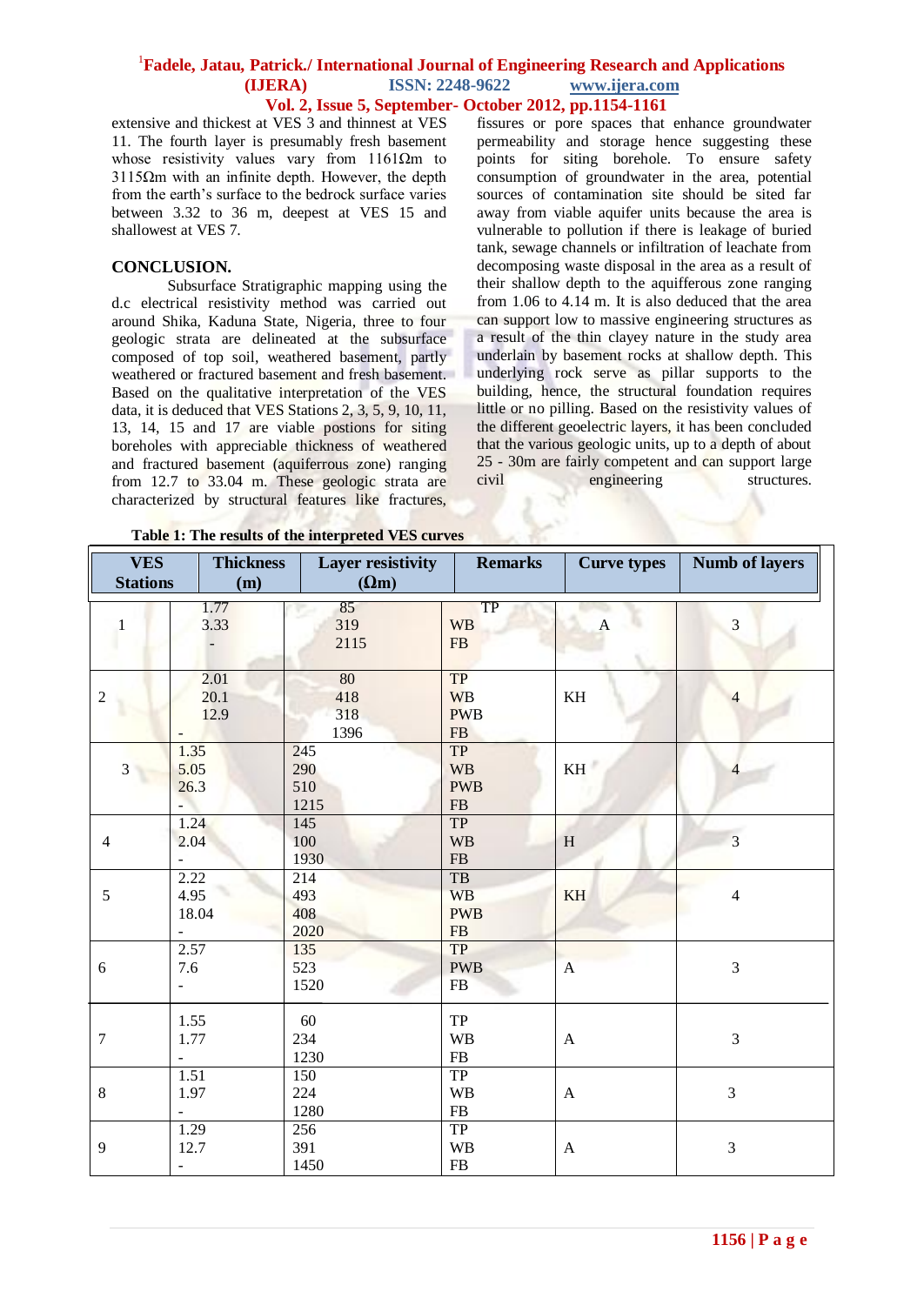|                             |                          |                  | Table 2: The results of the interpreted VES curves |                        |                           |                       |
|-----------------------------|--------------------------|------------------|----------------------------------------------------|------------------------|---------------------------|-----------------------|
| <b>VES</b>                  |                          | <b>Thickness</b> | <b>Layer resistivity</b>                           | <b>Remarks</b>         | <b>Curve types</b>        | <b>Numb of layers</b> |
| <b>Stations</b><br>(m)      |                          |                  | $(\Omega m)$                                       |                        |                           |                       |
|                             | 1.43                     |                  | 373                                                | TP                     |                           |                       |
| $\boldsymbol{\mathrm{s10}}$ | 6.8                      |                  | 221                                                | <b>WB</b>              | $\mathbf{KH}$             | $\overline{4}$        |
|                             | $17\,$                   |                  | 473                                                | <b>PWB</b>             |                           |                       |
|                             | $\overline{\phantom{a}}$ |                  | 1251                                               | ${\rm FB}$             |                           |                       |
|                             | 1.65                     |                  | $\overline{370}$                                   | TB                     |                           |                       |
| 11                          | 15.7                     |                  | 70                                                 | $\mathbf{W}\mathbf{B}$ | $\mathbf{KH}$             | $\overline{4}$        |
|                             | 20.4                     |                  | 503                                                | <b>PWB</b>             |                           |                       |
|                             | $\frac{1}{2}$            |                  | 1161                                               | <b>FB</b>              |                           |                       |
|                             | 1.06                     |                  | 276                                                | <b>TP</b>              |                           |                       |
| 12                          | 12.84.                   |                  | 351                                                | <b>WB</b>              | KH                        | $\overline{4}$        |
|                             | 11                       |                  | 522                                                | <b>PWB</b>             |                           |                       |
|                             | ÷.                       |                  | 1197                                               | <b>FB</b>              |                           |                       |
|                             | 2.02                     |                  | 304                                                | <b>TP</b>              |                           |                       |
| 13                          | 5.51                     |                  | 593                                                | <b>WB</b>              | <b>KH</b>                 | 4                     |
|                             | 17.4                     |                  | 834                                                | <b>PWB</b>             |                           |                       |
|                             |                          |                  | 2019                                               | ${\rm FB}$             |                           |                       |
|                             |                          |                  |                                                    |                        |                           |                       |
|                             | 2.64                     |                  | 257                                                | TB                     |                           |                       |
| 14                          | 32.36                    |                  | 144                                                | <b>WB</b>              | H                         | $\overline{3}$        |
|                             |                          |                  | 1410                                               | ${\rm FB}$             |                           |                       |
|                             | 2.96                     |                  | 256                                                | TB                     |                           |                       |
| 15                          | 33.04                    |                  | 391                                                | <b>WB</b>              | $\mathbf{A}$              | $\overline{3}$        |
|                             |                          |                  | 1450                                               | FB                     |                           |                       |
| 16                          | 1.87                     |                  | 272                                                | <b>TP</b>              |                           |                       |
|                             | 17.13                    |                  | 228                                                | <b>WB</b>              | $\rm H$                   | 3                     |
|                             |                          |                  | 1362                                               | FB                     |                           |                       |
|                             | 4.14                     |                  | 367                                                | TP                     |                           |                       |
| 17                          | 3.85                     |                  | 298                                                | <b>WB</b>              | H                         | 3                     |
|                             | $\overline{a}$           |                  | 1765                                               | ${\rm FB}$             |                           |                       |
| ٠                           | 1.54                     |                  | 353                                                | TP                     |                           |                       |
| 18                          | 6.58                     |                  | 708                                                | <b>WB</b>              | $\boldsymbol{\mathsf{A}}$ | 3                     |
|                             |                          |                  | 3115                                               | ${\rm FB}$             |                           |                       |
|                             |                          |                  |                                                    |                        |                           |                       |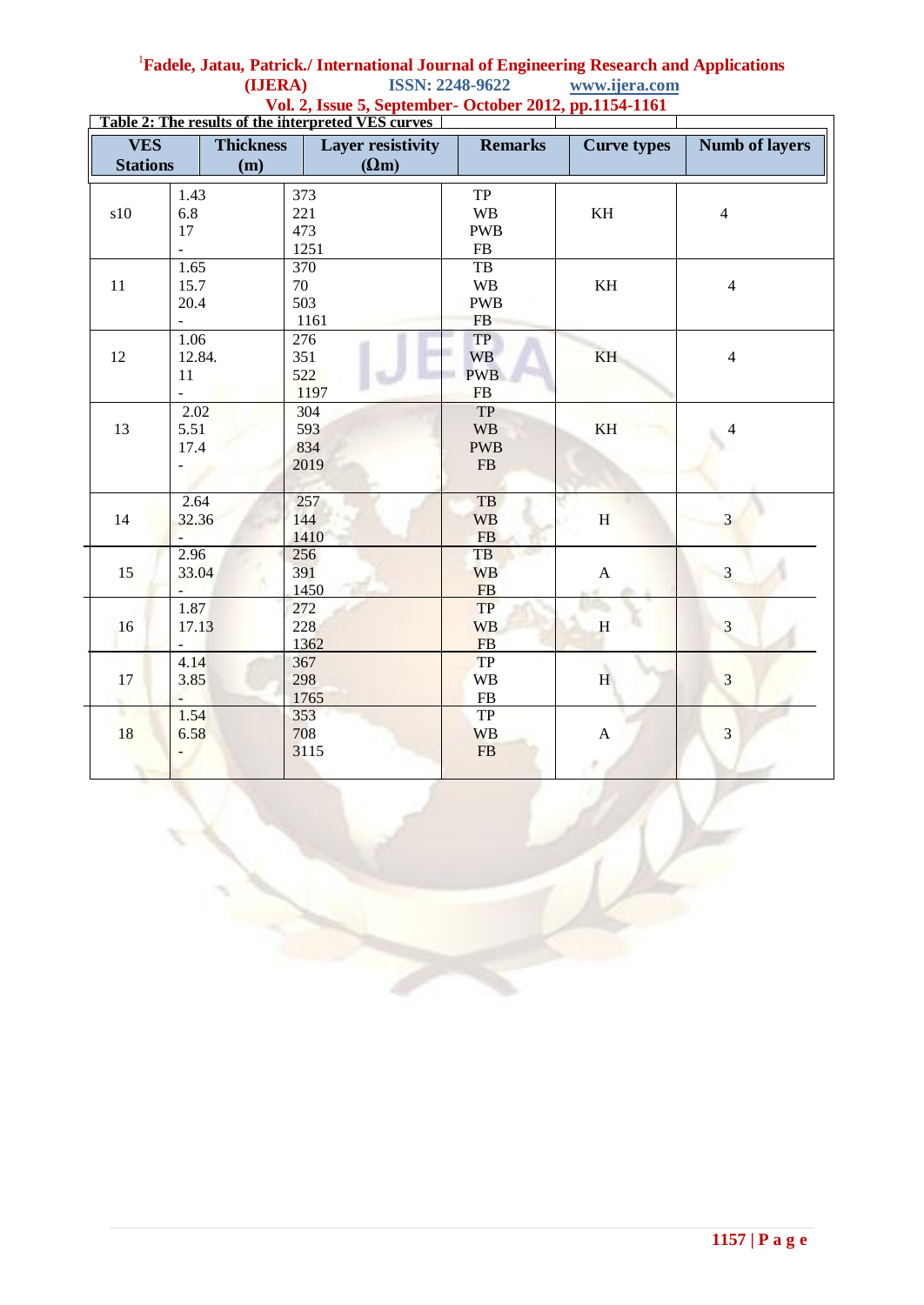

**FIG. 2: Typical curve types and models obtained from the study area.**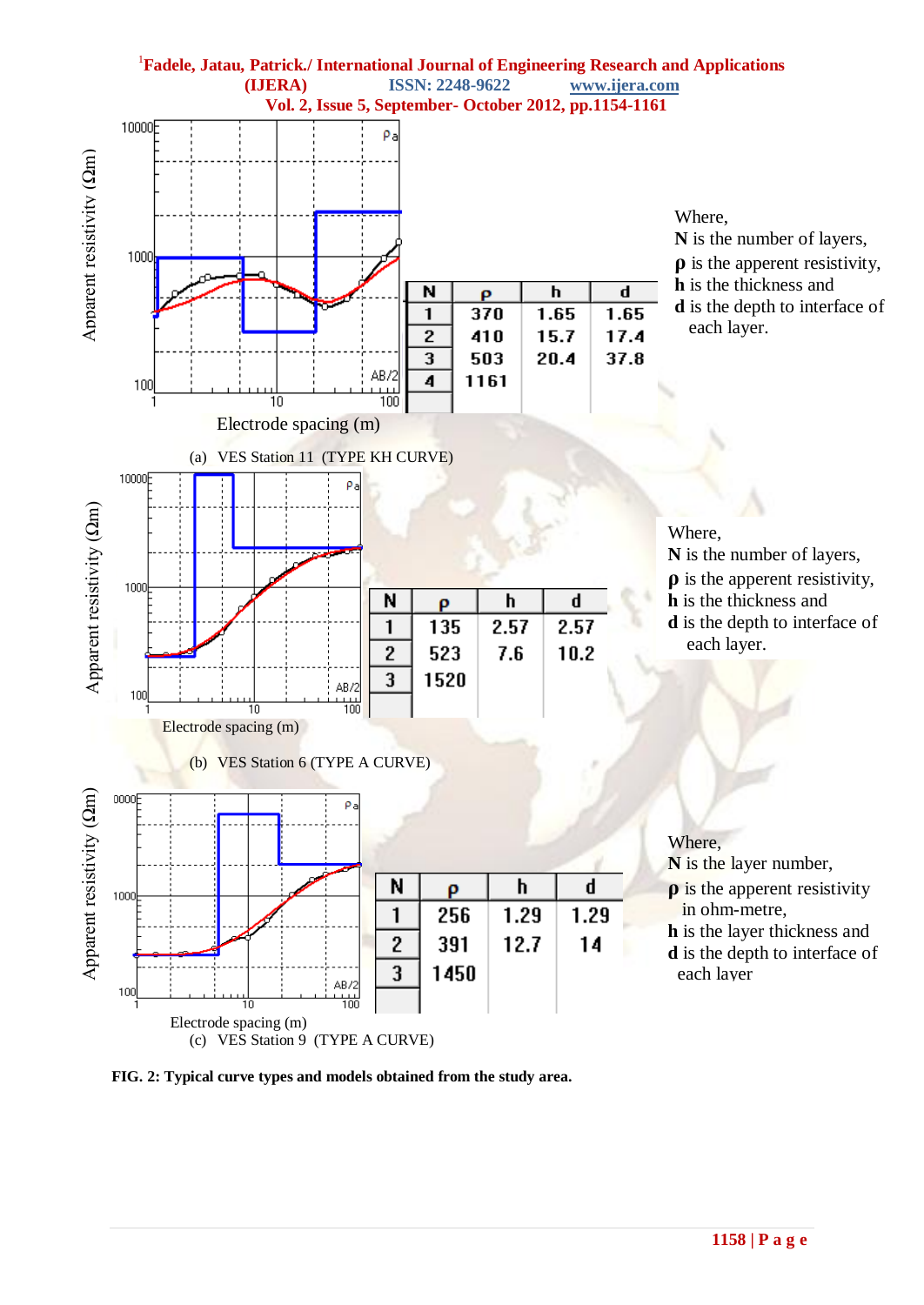

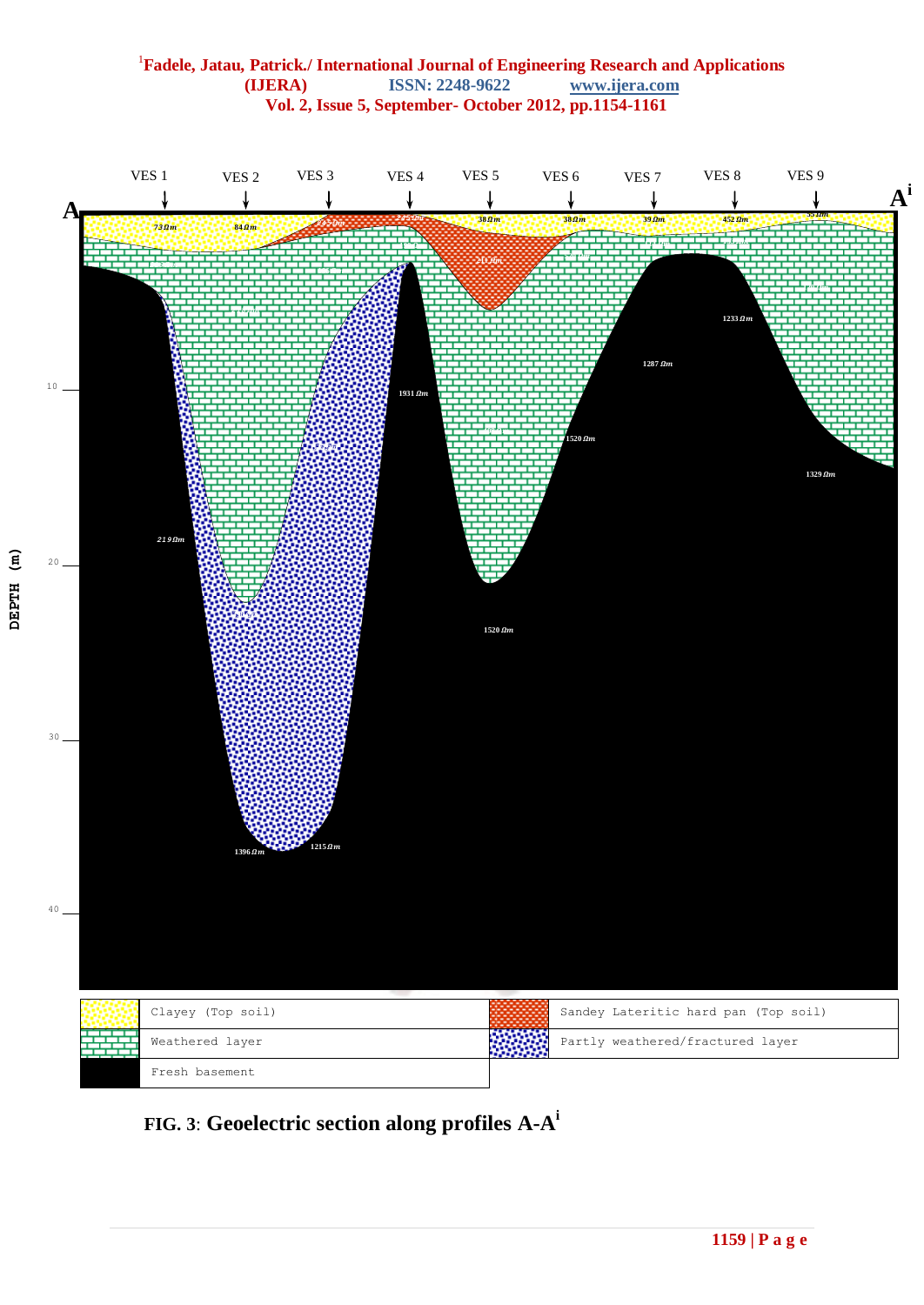

 **FIG. 4: Geoelectric section along profiles B-B i**